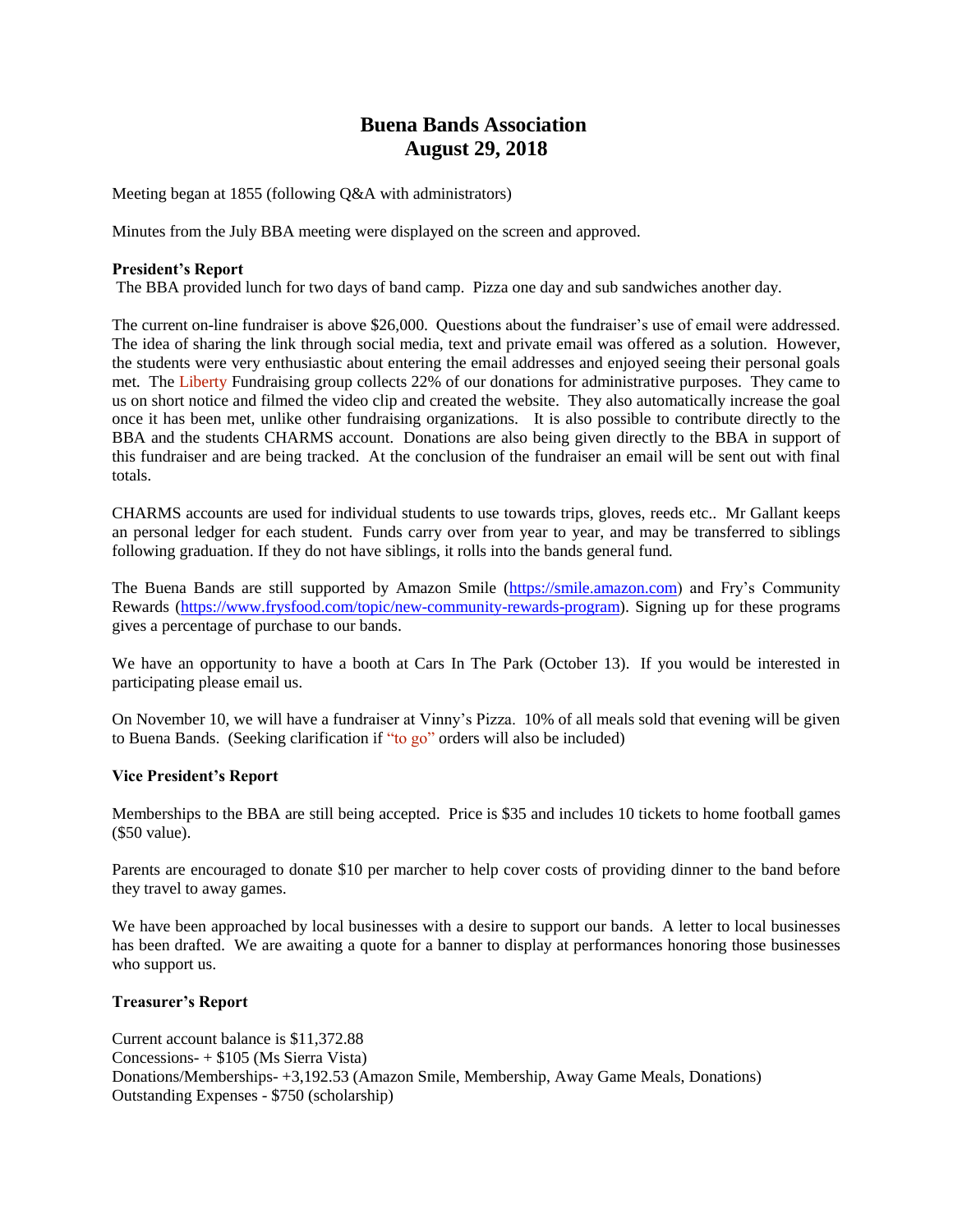Recent Expenses - 4,742.75 (postage, lunches, 4 scholarships, concession supplies, band camp lunches, guard uniforms, Penske truck, away game meal.)

Upcoming expenses- competition fees (\$225 each Ironwood Ridge, Flowing Wells, Phoenix)

Taxes are due Oct 15. They have been submitted to the accountant.

### **Volunteer Coordinators Report**

Students and Parents can sign up for concessions in the band room and on sign-up genius. 2-5 students and one parent are needed at each event. Parents are highly encouraged to emai[l BuenaBandVolunteer@musician.org](mailto:BuenaBandVolunteer@musician.org) if they would like to help assist with concessions. Meghan really enjoys working with the kids at these events, but would like to have support from parents should something come up and she cannot be there to supervise.

To be eligible for a Buena Bands Scholarship a student must volunteer for two events a year.

Volunteer Opportunities 9/22 Klein Center Dedication 9/28-29 BHS Play Olympaganza 10/19 Forgasch House 10/27 SV Symphony 11/5 Vinny's Fundraiser 11/9-10 On Stage 11/30, 12/2 SV Ballet 12/15 Alma Dolores

Please come out to support the Fine Arts at Buena!

#### **Mr. Gallant's Report**

Show shirts are in, Mr Gallant shared the student designed shirt and explained the lighter design was more breathable. This year's show is a student suggested collection of the works of Gustav Holtz, including Jupiter. New students are still joining the band.

Student Supporting Fundraisers (CHARMS) Cookie Dough Fundraiser will end on Tuesday 9/4. Brews Brothers (Oct) Wreaths (Nov)

Possible band trip next year, so it is encouraged students begin building their accounts to off-set costs.

Recently, the email function of CHARMS has been delaying messages. It has been discovered you cannot reply to an email sent through CHARMS successfully. Please, email Mr. Gallant directly at [bradley.gallant@svps.k12.az.us](mailto:bradley.gallant@svps.k12.az.us) for questions. He strives to respond within 24 hours, if it extends past that please bring it to his attention. For time sensitive news, e.g. arrival times from competitions, the Yapp app is currently the most practical. There are future plans to use a text option. Please check that your student has added you as a parent in their CHARMS account to be able to receive messages via text.

Local media has contacted Mr. Gallant seeking to share our current fundraiser.

A funds request for a keyboard cart was requested in the amount of \$1020. The request was approved by members of the BBA.